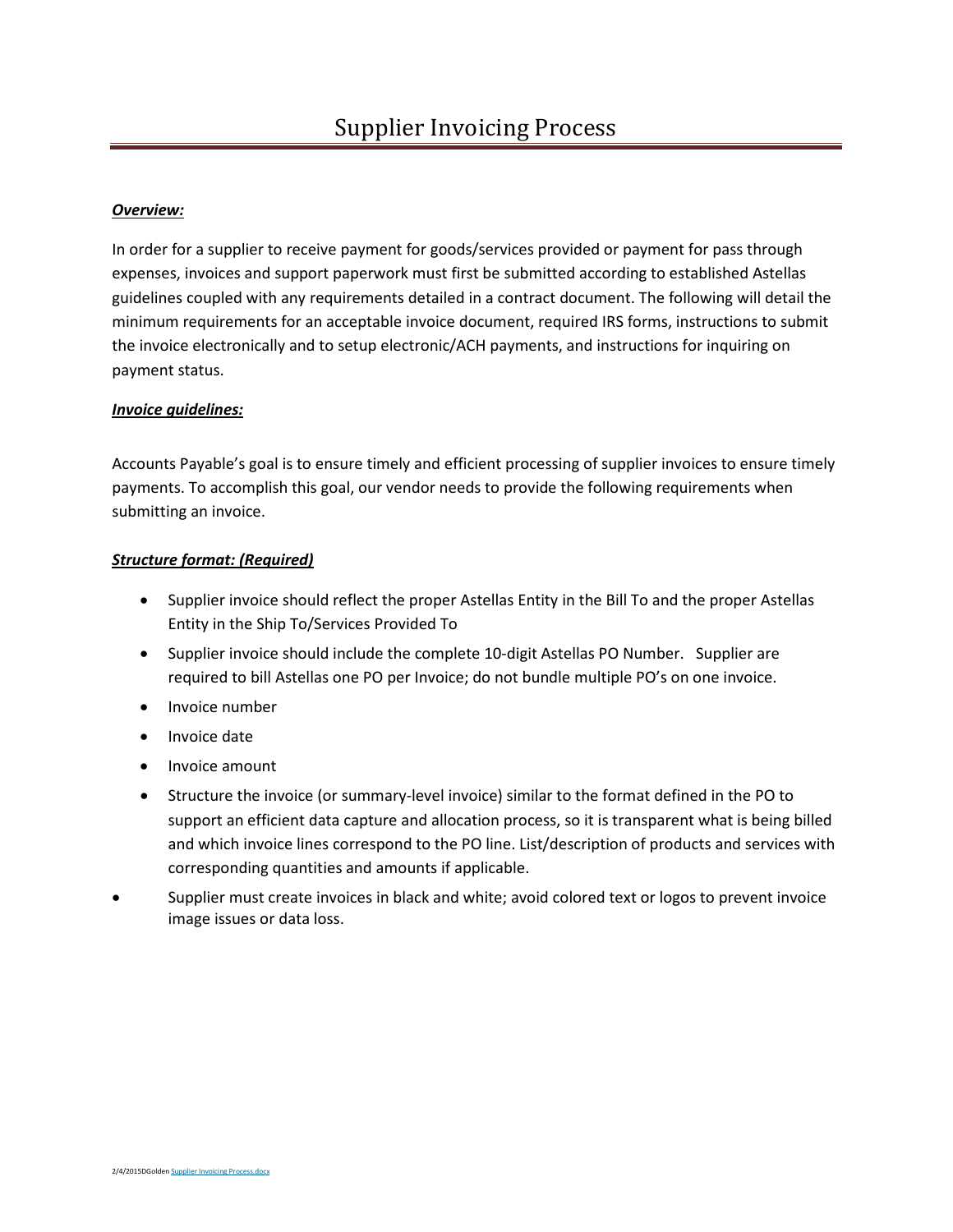| Company Name<br>/Logo                                                                                                                                                                                            |                                                                                                                        | <b>INVOICE</b>                                       |              |                 |
|------------------------------------------------------------------------------------------------------------------------------------------------------------------------------------------------------------------|------------------------------------------------------------------------------------------------------------------------|------------------------------------------------------|--------------|-----------------|
| <b>Your Company Name</b><br><b>Address type here</b><br><b>City, State, Zip Code Country</b><br><b>Tax ID/Email Address</b>                                                                                      | <b>DATE: APRIL 4, 2014</b><br><b>INVOICE # XXXXX</b><br><b>PURCHASE ORDER #. 24000XXXX</b>                             |                                                      |              |                 |
| TO Enter Name of Entity reference on contract)<br>(Astellas US, LLC, Astellas Pharma, Astellas Global, etc.<br><b>1 Astellas Way</b><br>Northbrook, IL 60062<br>224-205-8800<br>Send Invoice to: AP@astellas.com |                                                                                                                        |                                                      |              |                 |
| <b>PROJECT ID</b>                                                                                                                                                                                                | <b>PRODUCT</b>                                                                                                         | <b>PAYMENT TERMS</b>                                 |              | <b>DUE DATE</b> |
| <b>XXXXXX</b>                                                                                                                                                                                                    | <b>XXXX</b>                                                                                                            | <b>Refer to contract for</b><br>terms and enter here |              |                 |
| <b>DESCRIPTION</b>                                                                                                                                                                                               |                                                                                                                        |                                                      |              | LINE TOTAL      |
| <b>Professional Fees</b>                                                                                                                                                                                         |                                                                                                                        |                                                      |              | 200.00          |
| <b>Out of Pocket Expenses</b>                                                                                                                                                                                    |                                                                                                                        |                                                      |              | 50.00           |
| <b>Remit Address: Your company remit address.</b><br>P.O. Box 12345<br>Chicago, IL 60610                                                                                                                         |                                                                                                                        |                                                      |              |                 |
| ABA: xxxxxx<br>Acct#. XXXXXXXXXX                                                                                                                                                                                 | <b>Bank information: EFT Instructions</b><br><b>Bank of America, Chicago IL</b><br><b>Acct Name: Beetle Juice Inc.</b> |                                                      |              |                 |
| ı                                                                                                                                                                                                                |                                                                                                                        |                                                      | <b>TOTAL</b> | 250.00          |

## *Required forms:*

Astellas must have the supplier's current W9 and W8BEN form on file before A/P can process the payment. Otherwise, a 30% withholding will be assessed and deducted from the invoice payment until the completed and signed form is received. Please click on the following links to obtain the most current version of the W-9 or W-8 forms.

<http://www.irs.gov/uac/Form-W-9,-Request-for-Taxpayer-Identification-Number-and-Certification> http://www.irs.gov/pub/irs-pdf/fw9.pdf <http://www.irs.gov/uac/Form-W-8,-Certificate-of-Foreign-Status> http://www.irs.gov/pub/irs-pdf/fw8ben.pdf *Electronic Invoice Submission and Electronic Payments:*

Submit your invoices **ELECTRONICALLY** via email attachment in a .pdf, .tif, or .jpg image format to **[AP@astellas.com](mailto:AP@astellas.com)** (Accounts Payable-Americas) with "Invoice # and PO #" in the subject field. Please combine invoice with related supporting documents into a single file.